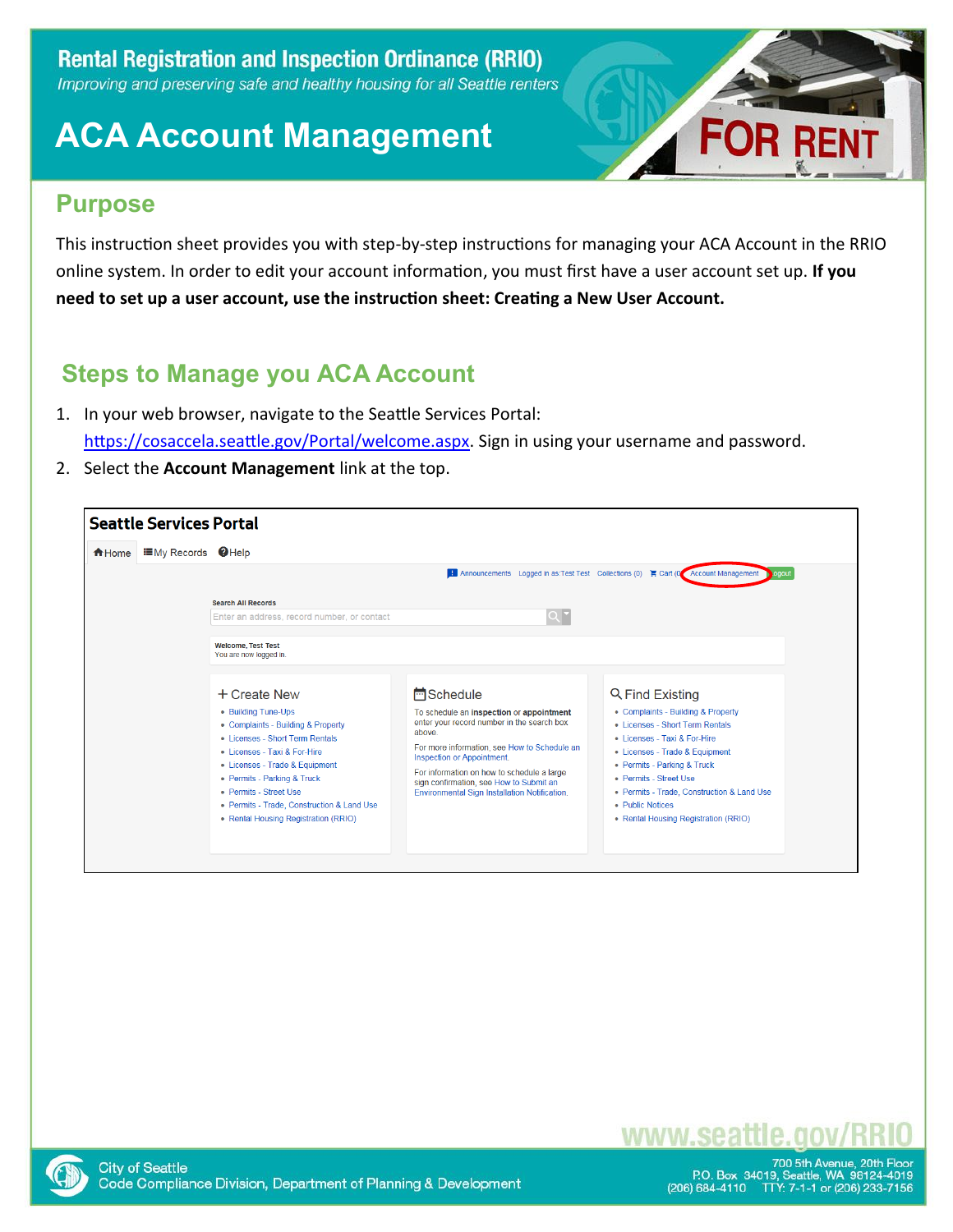

- 3. This page can't be modified. It shows you the type of account you have. There are 4 sections in account management:
	- Account Type this shows the type of user account you have. It can't be modified.
	- Login Information this is the login information on your account. Click on the **Edit** button to modify the information.
	- License Information this section is to edit or enter professional license information on your account. Click on the **Add a License** button to modify the information.
	- Contact Information this section is to edit or enter multiple contacts used in multiple registrations. Click on the **Add a Contact** button to modify the information.

| <b>Manage Your Account</b><br>Your current account information is shown below. Click an Edit button to update information within a section. |                     |                                                                 |               |                                                                                                                                                                       |                      |
|---------------------------------------------------------------------------------------------------------------------------------------------|---------------------|-----------------------------------------------------------------|---------------|-----------------------------------------------------------------------------------------------------------------------------------------------------------------------|----------------------|
| <b>Account Type</b>                                                                                                                         |                     |                                                                 |               |                                                                                                                                                                       |                      |
| Seattle Services Portal                                                                                                                     |                     |                                                                 |               |                                                                                                                                                                       |                      |
| Login Information                                                                                                                           |                     |                                                                 |               |                                                                                                                                                                       | Edit                 |
| User Name:<br>Email:<br>Password:<br>Security Question:                                                                                     |                     | jennatrain<br>jenna.ormson@seattle.gov<br>******<br>Dog's Name? |               |                                                                                                                                                                       |                      |
| License Information                                                                                                                         |                     |                                                                 |               |                                                                                                                                                                       | <b>Add a License</b> |
| Showing 0-0 of 0                                                                                                                            |                     |                                                                 |               | You may add professional license(s) to your account by clicking the Add a License button. We may need to validate your professional license(s) before you can use it. |                      |
| <b>License Number</b>                                                                                                                       | <b>License Type</b> | <b>Expiration Date</b>                                          | <b>Status</b> | <b>Action</b>                                                                                                                                                         |                      |
| No records found.<br>$\langle$                                                                                                              |                     |                                                                 |               |                                                                                                                                                                       |                      |
| <b>Contact Information</b>                                                                                                                  |                     |                                                                 |               |                                                                                                                                                                       | <b>Add a Contact</b> |
| If you want to change your primary contact, see Get Support.                                                                                |                     |                                                                 |               |                                                                                                                                                                       |                      |
| Showing 1-1 of 1   Download Results                                                                                                         |                     |                                                                 |               |                                                                                                                                                                       |                      |
| <b>First Name</b>                                                                                                                           | <b>Last Name</b>    | <b>Business Name</b>                                            |               | <b>Action</b>                                                                                                                                                         |                      |
| <b>Test</b>                                                                                                                                 | <b>Test</b>         |                                                                 |               | Actions $\sim$                                                                                                                                                        |                      |

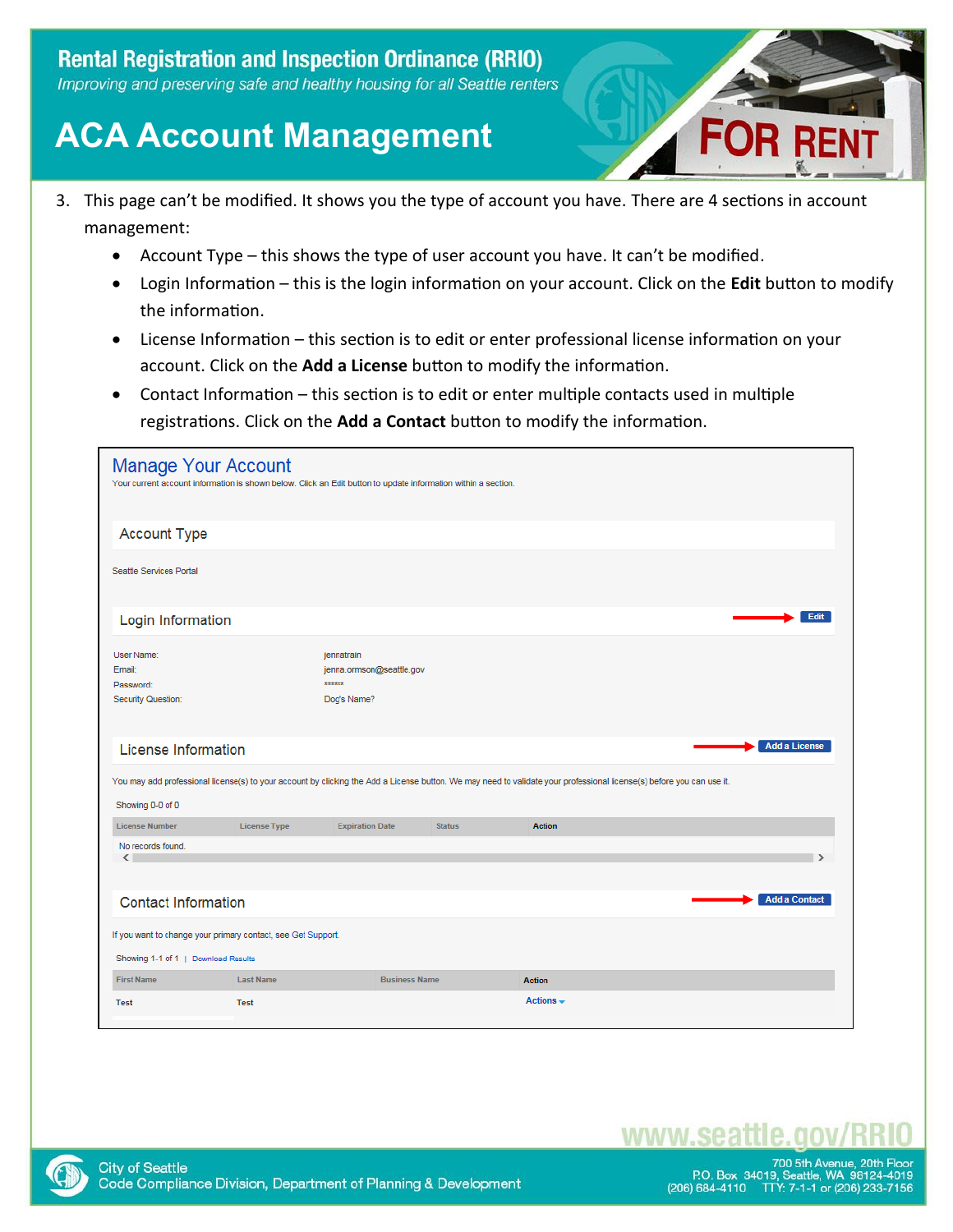#### 4. To edit your login information, click **Edit**.

| Login Information    |                                        | Edit |
|----------------------|----------------------------------------|------|
| User Name:<br>Email: | jennatrain<br>jenna.ormson@seattle.gov |      |
| Password:            | ******                                 |      |
| Security Question:   | Dog's Name?                            |      |

#### 5. Update your information and click **Save**.

| <b>Login Information</b>                         | × |
|--------------------------------------------------|---|
| * Old Password:                                  |   |
| * New Password:                                  |   |
| * Confirm Password:                              |   |
| 0<br>* Enter Security Question:                  |   |
| ø<br>A <sup>*</sup> Answer:                      |   |
| <b>Save</b><br><b>Back to Account Management</b> |   |

6. The license section allows users to add professional licenses that are required for certain types of permit applications. You can add a new professional license by clicking on the **Add a License** button and following the process. The City may need to validate your professional license(s) before you can use it. **This license section generally does not apply to the RRIO program and Private Inspectors must submit or update their credential information by updating their 002-private inspector registration number.**

| License Information   |                     |                        |               |                                                                                                                                                                       | <b>Add a License</b> |
|-----------------------|---------------------|------------------------|---------------|-----------------------------------------------------------------------------------------------------------------------------------------------------------------------|----------------------|
|                       |                     |                        |               | You may add professional license(s) to your account by clicking the Add a License button. We may need to validate your professional license(s) before you can use it. |                      |
| Showing 0-0 of 0      |                     |                        |               |                                                                                                                                                                       |                      |
| <b>License Number</b> | <b>License Type</b> | <b>Expiration Date</b> | <b>Status</b> | Action                                                                                                                                                                |                      |
| No records found.     |                     |                        |               |                                                                                                                                                                       |                      |

### www.sea

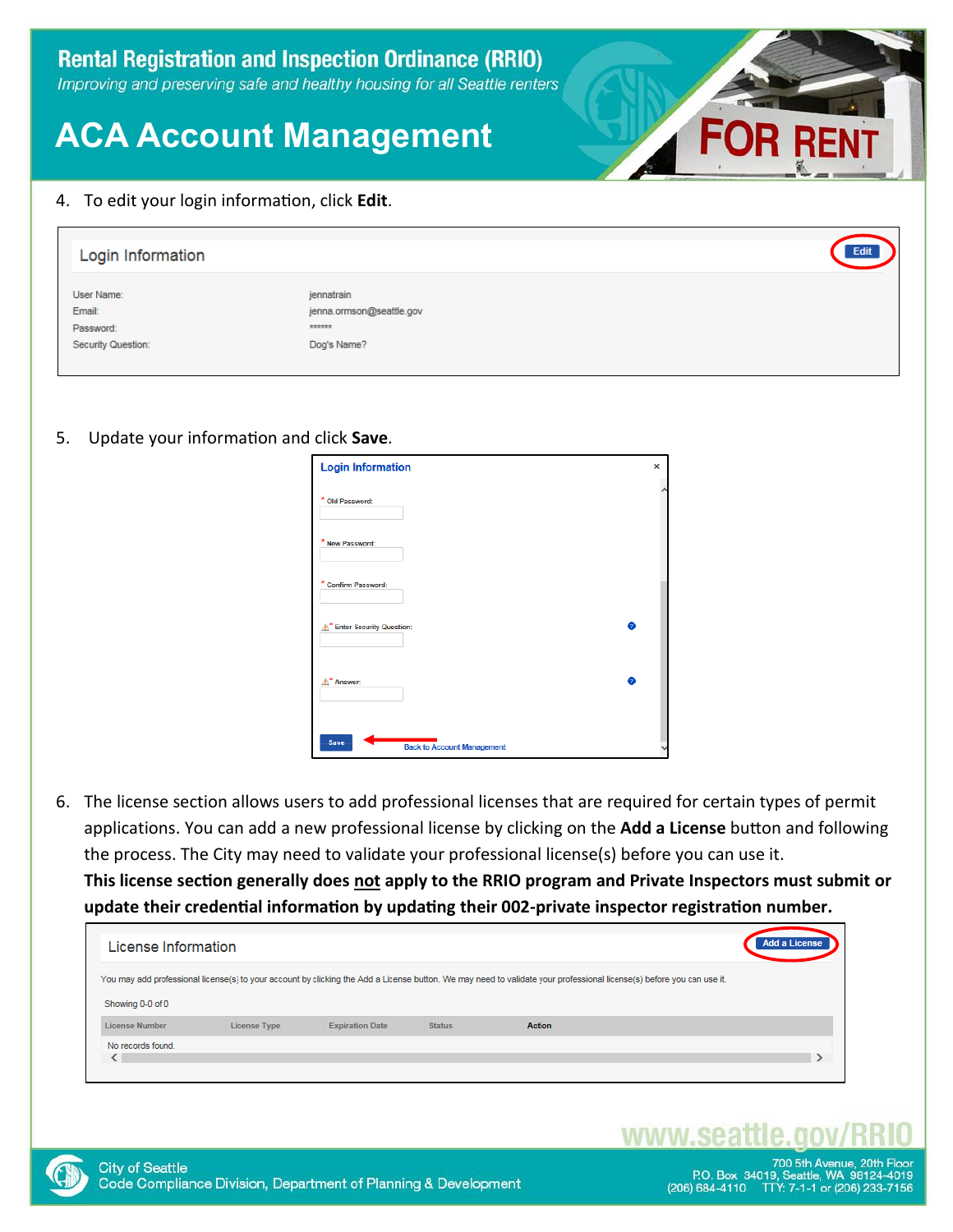

7. Add a new contact by clicking the **Add a Contact** button.

|                                                                                                     | <b>Contact Information</b> |                      |                |  |
|-----------------------------------------------------------------------------------------------------|----------------------------|----------------------|----------------|--|
| If you want to change your primary contact, see Get Support.<br>Showing 1-1 of 1   Download Results |                            |                      |                |  |
| <b>First Name</b>                                                                                   | <b>Last Name</b>           | <b>Business Name</b> | <b>Action</b>  |  |
| <b>Test</b>                                                                                         | <b>Test</b>                |                      | Actions $\div$ |  |

8. Select the Contact type – either Individual or Organization. Then click **Continue** to proceed.

| <b>Select Contact Type</b>                | x |
|-------------------------------------------|---|
| Type:<br>-Select-                         |   |
| <b>Continue</b><br><b>Discard Changes</b> |   |
|                                           |   |

9. Enter all the required contact information then click **Continue** to proceed.

| $\displaystyle{^\star}$ First:     | Middle:                                 | $*$ Last: |
|------------------------------------|-----------------------------------------|-----------|
| * Address Line 1:                  |                                         |           |
| <b>Address Line 2:</b>             |                                         |           |
| $*$ City:                          | $*$ State:<br>$*$ Zip:                  |           |
| <b>SEATTLE</b>                     | <b>WA</b>                               |           |
| Country:                           |                                         |           |
| <b>United States</b>               |                                         |           |
| * Primary Phone:<br>$(4 - 1)$<br>n | <b>Secondary Phone:</b><br>$(+ 1)$<br>ь |           |
|                                    |                                         |           |
| * Email:                           |                                         |           |
|                                    |                                         |           |